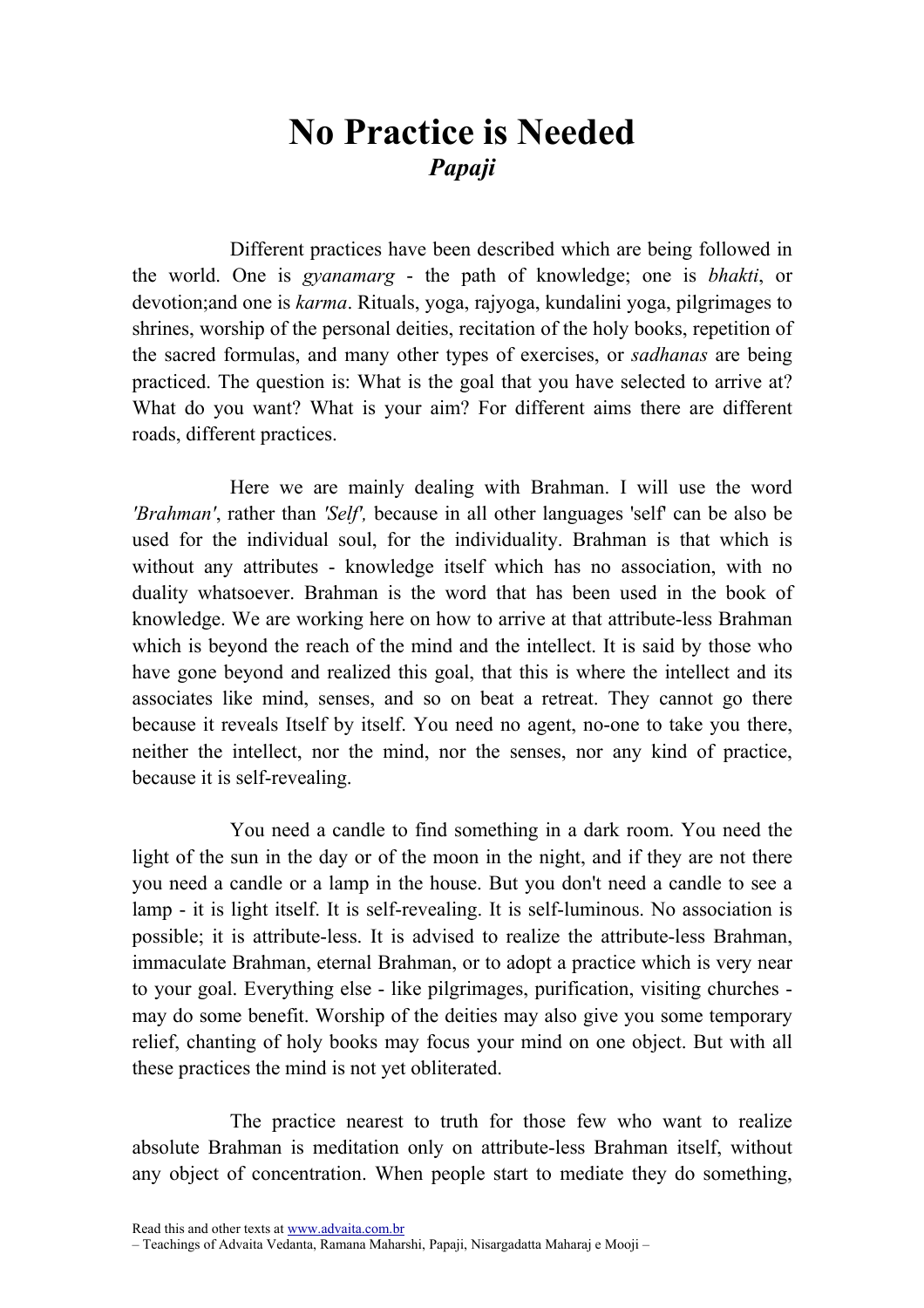they hold some image in the mind or some word. That may be useful, but it is even better to think of attribute-less Brahman, to always keep aware of the attribute-less Brahman during meditation, knowing that, "I am Brahman." without focusing on any object of the past, present, or future.

This is the nearest practice. If you want to do any practice, to meditate on attribute-less Brahman, immaculate Brahman, which is none other than your own Atman - your own fundamental nature. If you are not able to realize the truth instantly you can continue this practice for a while. Slowly you will see that the meditator and the meditated upon vanish. Neither attribute-less Brahman nor meditation upon attribute-less Brahman has anything to do with a meditator or something meditated upon.

So this constant exercise is advised, constant sadhana on attributeless Brahman, thinking, "I am Brahman." If you want to think something, why think, "I am the body?" The body does not last. Why think, "I am this." or "I am that?" If you want to have a thought at all and you cannot live without thinking, then have this supreme thought: "I am Brahman." This is the exercise which is nearest to your goal of Brahman itself. The meditator and the meditated upon will vanish. This is the goal that we started meditation for. No other sadhana or exercise is as near as this for one who wants to be free of this samsara, from this going again and again from death to birth and birth to death. This is how to break the cycle. There is only one way and this is this way. This can continue always wherever you are.

You do not need to go to any ashram, because nobody there knows how to sit quiet. In every ashram and center recently different therapies have been introduced. There should be at least one person who could teach you silence, peace, and tranquility, and direct you to that place. He should be in the know of things himself, but nobody is there like that. Therefore wherever you go, some kind of therapy has been introduced in every ashram. Because no one teaches, "Sit quiet and don't do anything." If a center were to do that what would be the use of that center? A center is there for some commercial reason, for some material gain.

This is the only teaching that is not practiced anywhere in the world! What better teaching could there be, or what better teacher who tells you, "Keep" quiet!" This was the teaching of my master. Nobody else has taught this recently, in this century. There were a few teachers also in the past but not in this century. In the twentieth century he alone was the teacher who could say, "Keep quiet!"